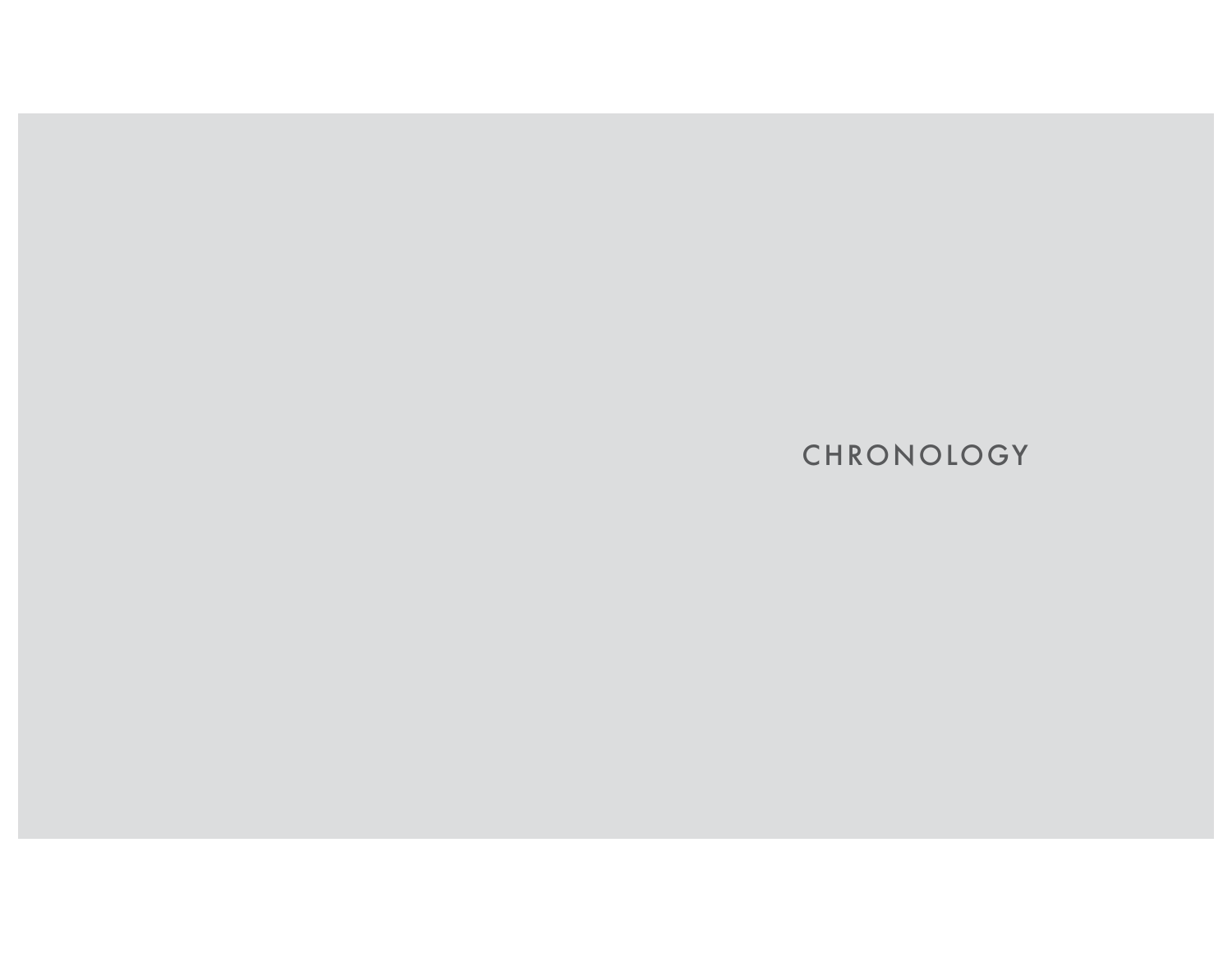### CHRONOLOGY

# **Chronology**

# Compiled by Jennifer Padgett

*Unless otherwise indicated, all biographical information is taken from Arthur Osver Papers, the Estate of Arthur Osver and Ernestine Betsberg, St. Louis; hereafter cited as Osver Papers, St. Louis. The papers include correspondence, biographical material, photographs, writings, sketches, exhibition catalogs, clippings, and ephemeral printed material.*

# 1912

Arthur Osver is born in Chicago on July 25 to Herschel (Harry) and Yetta Osver, both Russian immigrants.

#### 1930

Graduates from Proviso High School, Maywood, Illinois.

#### 1930–31

Studies journalism at Northwestern University, Evanston, Illinois.

# 1931–36

Transfers to School of the Art Institute of Chicago to study painting with Russian émigré Boris Anisfeld. Included in 14th International Watercolor Exhibition, Art Institute of Chicago, while a student.



Boris Anisfeld, Osver's teacher at the School of the Art Institute of Chicago

# 1936

Travels to France on a James Nelson Raymond Traveling Fellowship, awarded by School of the Art Institute of Chicago.

# 1937

In Paris marries fellow student and painter Ernestine Betsberg, who also receives a traveling fellowship. They travel through France and Italy, settling on the Riviera in Cagnes-sur-Mer, France. Galerie des Beaux Arts, Cagnes, hosts his first solo exhibition.



Osver (center right) with friends along the banks of the Oise River, north of Paris, 1937

#### 1938

On his return to Chicago, Osver works making paints at the factory of Spanish-born artist Ramon Shiva, developer of oil and casein paints for artists as well as for wartime use.<sup>1</sup> Is supported by the Federal Art Project for eighteen months.<sup>2</sup> Participates in 42nd Annual Exhibition by Artists of Chicago and Vicinity, Art Institute of Chicago, and in group exhibition with Betsberg at Gallery House, Chicago.

#### 1939

Exhibits at Pennsylvania Academy of the Fine Arts 134th Annual Exhibition in Philadelphia (also in 1944, 1947–51, 1953, 1954, 1956, 1962, 1966, and 1968).

#### 1940

Settles in Greenwich Village, New York. First US solo exhibition at Gallery House, Chicago. Exhibits in 19th International Exhibition of Watercolors, Art Institute of Chicago, and at Golden Gate International Exposition in San Francisco.

#### 1942

*The Studio* (1941–42; pl. 2) included in 46th Annual Exhibition by Artists of Chicago and Vicinity, Art Institute of Chicago, and acquired by Earle Ludgin of Chicago. *Melancholy of a Rooftop* (1942; pl. 3) acquired by Museum of Modern Art, New York, where it is included the following year in the exhibition *Romantic Painting in America*.

#### 1943

Moves to Long Island City in Queens, New York. First solo exhibition in New York at Mortimer Brandt Gallery.



Ernestine Betsberg (1909–2007), *Self-Portrait with Arthur* (c. 1943), oil on canvas, 28 x 43", Collection of Peter Shank

#### 1944

Receives John Barton Payne Award at American Painting Today, 4th Biennial Exhibition of Contemporary American Painting, Virginia Museum of Fine Arts, Richmond. *The Big Billboard* (1944; pl. 5) exhibited in *Art Panorama*, Boston, and in Annual Exhibition of Contemporary American Painting, Whitney Museum of American Art, New York (works also included in 1945–50, 1955, 1959, 1960, and 1963). Included in Carnegie Annual Exhibition, Pittsburgh (later Pittsburgh International and Carnegie International; also in 1945–50, 1955, 1958, and 1963). *Bridal Bouquet* (1944) awarded a prize in inaugural Pepsi-Cola art competition in conjunction with its touring exhibition *Portrait of America*; later purchased for Pepsi-Cola collection and illustrated on August cover of *Art News*.



*Bridal Bouquet* (1944) on the cover of *Art News*, August 1944

#### 1945

*Red Ventilator* (1945; pl. 9) exhibited in Carnegie Annual Exhibition. Exhibits in 4th Annual Audubon Artists Exhibition, National Academy Galleries, New York (also in 1946–48).

#### 1946

*Monday Morning* (1946; pl. 11) exhibited in Carnegie Annual Exhibition. *Green Ventilator* (1946; fig. 4) included in Annual Exhibition of Contemporary American Painting, Whitney Museum of American Art. *The Majestic Tenement* (1946; fig. 19) awarded Hubbard Prize in Critics' Show, Grand Central Art Galleries, New York. *Forest of Chimneys* (1945; pl. 7) among works by thirteen artists—including Alexander Calder, Max Ernst, and Jacob Lawrence—purchased by Nelson A. Rockefeller for donation to nascent modern art museums in Rio de Janiero and São Paulo.



Brochure from Osver's first solo exhibition at Grand Central Art Galleries, 1947, featuring *The Cluster* (1947; pl. 16)

#### 1947

Teaches at Brooklyn Museum Art School. *The Majestic Tenement* awarded Temple Gold Medal and purchase prize in Pennsylvania Academy of the Fine Arts 142nd Annual Exhibition. Solo exhibition at Grand Central Art Galleries (later Grand Central Moderns), New York (also in 1948, 1949, 1951, and 1957). *Queens Elevated Highway* (1946; pl. 12) exhibited in Carnegie Annual Exhibition and illustrated in Alfred M. Frankfurter's *Art News* review of the exhibition as one of the "outstanding" abstract works.3 *Ice House* (1947; pl. 17) exhibited in Annual Exhibition of Contemporary American Painting, Whitney Museum of American Art. *Steam Jet* (1946; pl. 13) awarded purchase prize in Contemporary American Art, Toledo Museum of Art, and exhibited in Biennial Exhibition of Contemporary American Painting, Corcoran Gallery of Art, Washington, DC (works also included in 1951, 1953, 1957, and 1959). In *Magazine of Art*, John D. Morse describes Osver as "a happy product of our increasingly urban society, a city landscape painter."4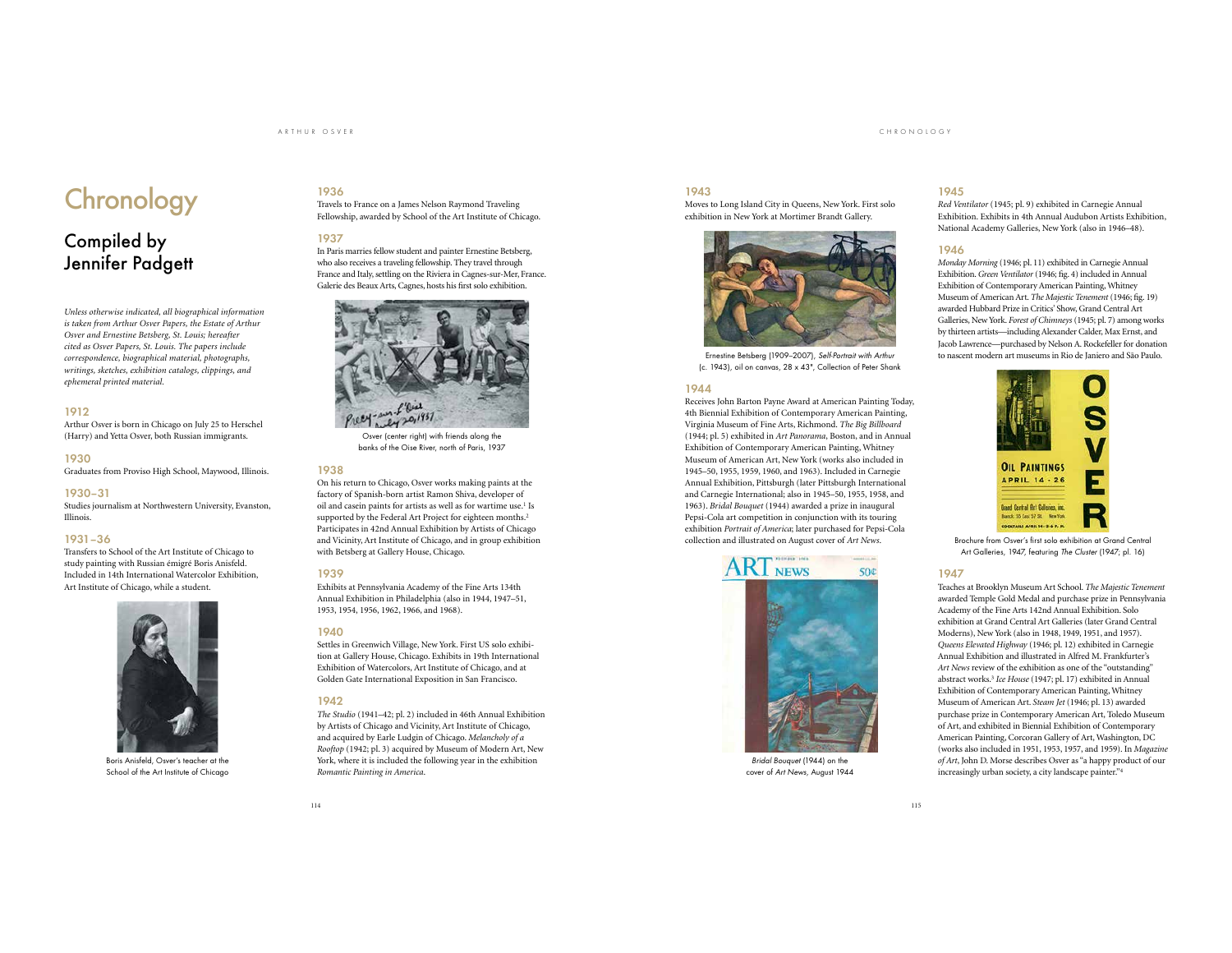#### ARTHUR OSVER



Installation view of the Carnegie Annual Exhibition, 1947, showing, from left, *Queens Elevated Highway* (1946; pl. 12) and works by H. S. Maurer, B. J. O. Nordfeldt, Audrey Buller, Bradley Walker Tomlin, and Howard Warshaw

## 1948

Reviewing the previous year, *Art News* names Osver's Grand Central solo exhibition as one of the year's ten best (along with those of Max Beckmann, Joan Miró, Pablo Picasso, and Ben Shahn).5 Solo exhibition at University of Chattanooga. *The Cluster* (1947; pl. 16) exhibited in 5th annual Pepsi-Cola art competition. Included in annual exhibition of Contemporary American Painting and Sculpture, University of Illinois, Urbana (also in 1949–52, 1955, 1957, and 1959–61); and 24th Venice Biennale.



Osver at his solo exhibition at Grand Central Art Galleries, 1948

#### 1949

Receives Guggenheim Fellowship. Solo exhibition at Syracuse University. *Chimneys and Buildings* (1947; pl. 15) awarded purchase prize by University of Illinois. *Smokestack and Tank*

(1948; pl. 25) included in Biennial Exhibition of Contemporary American Painting, Corcoran Gallery of Art. After seeing Henri Matisse exhibition at Pierre Matisse Gallery, New York, Osver writes to his longtime friend and correspondent Al Leindecker that he is impressed by the power of the recent work of the nearly eighty-year-old Matisse.6

#### 1950

Teaches at Columbia University, New York. Untitled painting (1949) appears on cover of March 1950 issue of *Fortune* magazine. Two-person exhibition at Drew Fine Arts Center, Hamline University, St. Paul (with Murray Turnbull). *Cranes* (1950; pl. 27) included in Metropolitan Museum of Art's *American Painting Today* exhibition and catalog, and later featured in *Life* magazine's review of the exhibition.7 *Two Ventilators* (1947; pl. 19) included in Contemporary American Painting and Sculpture, University of Illinois, and acquired by Metropolitan Museum of Art, New York.



*Fortune* magazine, March 1950

# 1951

Awarded second Guggenheim Fellowship. Solo exhibition at University of Florida, Gainesville (also in 1954). Osver and Betsberg have a joint exhibition at Queens Borough Public Library, Astoria Branch. Included in 3rd Tokyo Independent Art Exhibition and 60th Annual American Exhibition, Art Institute of Chicago (also in 1954). *Under the Tracks* (1951; pl. 29) acquired by City Art Museum, St. Louis (now Saint Louis Art Museum) after it is shown there in Contemporary American Painting and Sculpture exhibition.



From left: Lynn Lagerstrom, Byron Browne, Osver, Betsberg, Clara Candell, and Victor Candell, at the opening of Osver's solo exhibition at Grand Central Moderns, 1951

#### 1952

Awarded Rome Prize Fellowship in Painting (Prix de Rome) by American Academy in Rome. Included in *I pittori americani a Roma*, Galleria Nazionale, Rome. Serves on jury for Pennsylvania Academy of the Fine Arts 147th Annual Exhibition. Declines offer to teach at University of Florida.8 Writes about Cézanne, whom he calls "the master of Aix," and observes how his "slow, almost painful growth gives one a wonderful perspective on our own 'à la mode' manner of painting today."9

#### 1953

American Academy in Rome fellowship renewed. Two works by Osver exhibited in Bordighera, Italy, and included in Italian newsreels about the exhibition.10 Osver's work reproduced in *New York Times Magazine* alongside paintings by Stuart Davis, John Marin, and others.<sup>11</sup> Refuses to add his comments to a pamphlet titled *Reality*—which includes statements to counter the rise of the abstract school by Milton Avery, Philip Evergood, Edward Hopper, Jacob Lawrence, Reginald Marsh, Ben Shahn, Raphael Soyer, and other painters whom Osver refers to as "realist, or humanist"—due to his belief that it is a threat to freedom of expression.12 Experiments with using pastels in his paintings.13 Purchases Rolleiflex camera and uses it to photograph the Colosseum in Rome and later the Grand Palais in Paris.<sup>14</sup>

#### CHRONOLOGY



Betsberg and Osver in Rome, 1953

#### 1954

Solo exhibition at American Academy in Rome, including a painting of the Siena cathedral, *Siena Interior* (1953; pl. 32). Works with oils on paper while also doing watercolors and drawings.15 Tours Europe for five weeks. First of many solo exhibitions at Fairweather-Garnett Gallery, Evanston, Illinois (later Fairweather-Hardin Gallery, Chicago [also in 1955, 1957, 1962, 1964, 1966, 1969, 1981, 1982, 1985, and 1988]); nearly all works sell.16 Appointed artist-in-residence at University of Florida, Gainesville; enrolls in courses toward his BFA.17 *Gray Night* (1952; pl. 30) acquired by Phillips Collection, Washington, DC.

#### 1955

Returns to New York and begins teaching at Cooper Union. Creates first plein air work since France in 1937.18 *Big Withalacoochee* (1953–55; pl. 33) exhibited in Annual Exhibition of Contemporary American Painting, Whitney Museum of American Art, which subsequently purchases the painting. Included in *Italy Rediscovered*, Munson-Williams-Proctor Institute, Utica, New York (later circulated by Smithsonian Institution). Participates in symposium "Art: The Past Fifty Years," in Sarasota, Florida. Declines offer from School of the Art Institute of Chicago to become head of painting department.19

#### 1956

Becomes member of International Fulbright Commission. Travels to Italy in summer. Exhibits a painting at 28th Venice Biennale. Hired by Josef Albers as visiting critic at Yale University for one day a week; notes, "I'm going into the lair of square." Likes Albers for his direct manner; appreciates discipline and intellectual rigor of the Yale classroom.20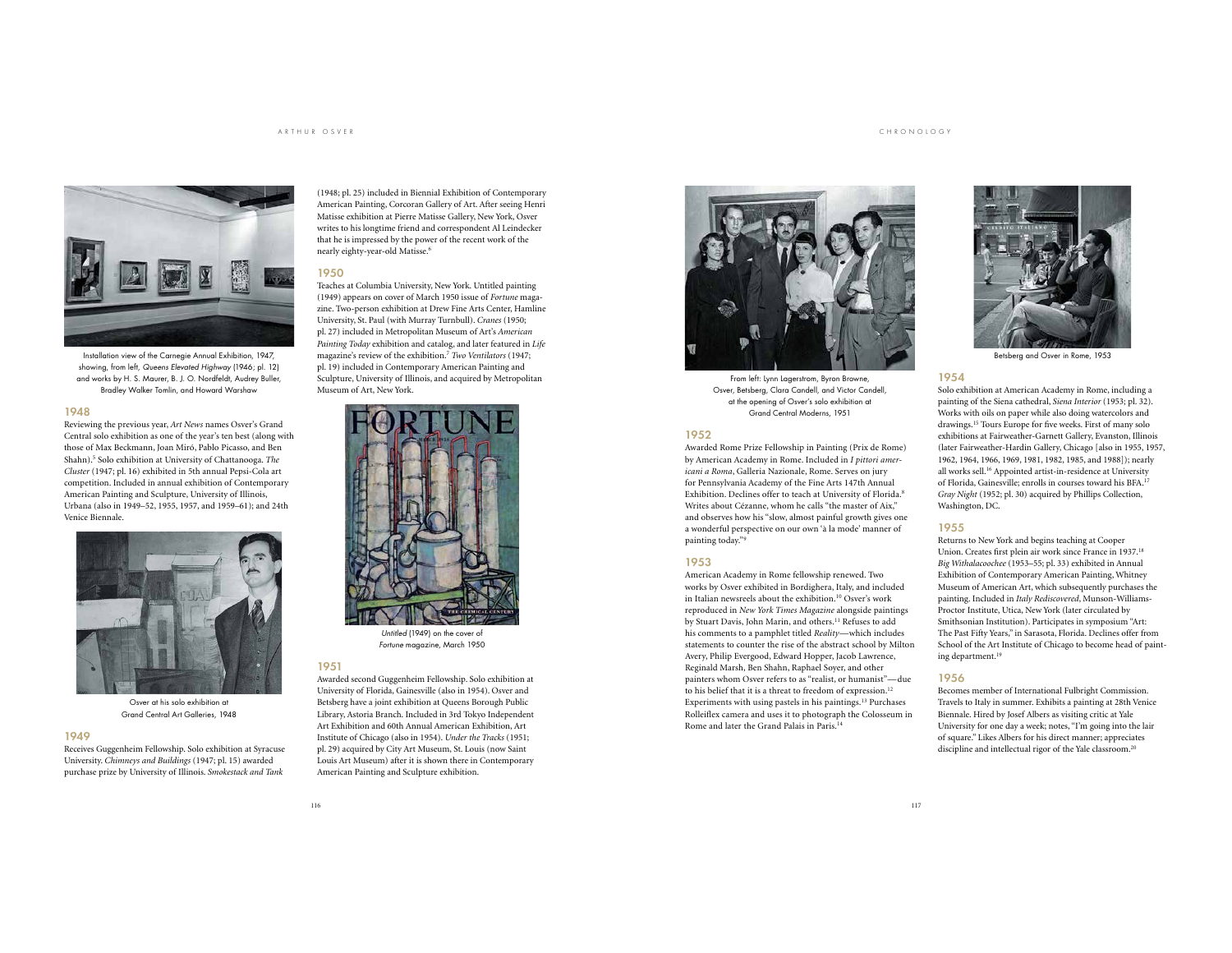ARTHUR OSVER



Brochure from Osver's solo exhibition at Grand Central Moderns, 1957, featuring *The Tall Green* (1956; pl. 36)

# 1957

Juries 62nd American Exhibition of Painting and Sculpture, Art Institute of Chicago. Solo exhibition at Grand Central Moderns, his first in New York since 1951. Included in exhibition *New York Artists Paint Staten Island*, Staten Island Museum. *The Tall Green* (1956; pl. 36) acquired by Washington University in St. Louis. Painter-in-residence at American Academy in Rome.

#### 1958

Assists in selection of paintings by young American artists in Italy to be included in inaugural Festival of Two Worlds at Spoleto. Returns from Rome to teach at Cooper Union. Receives Emily Lowe Award from Audubon Artists (also in 1961).

#### 1959

Becomes a member of Guggenheim Foundation Advisory Board (1959–70). Included in group exhibition at School of Architecture, Rensselaer Polytechnic Institute, Troy, New York. Listed in *Who's Who in American Art* (every year until his death  $in 2006$ 

#### 1960

Accepts offer to teach at Washington University and is hired by Dean Kenneth Hudson, who previously hired Max Beckmann, Paul Burlin, Werner Drewes, Stephen Greene, and Philip Guston. Teaches summer school at Syracuse University. Included in Whitney Museum of American Art exhibition *Business Buys American Art*. Appointed to advisory board of American Academy in Rome (1960–72). Returns to rooftop theme in his painting.21

# 1961

Purchases one of the oldest houses in Webster Groves, a suburb of St. Louis, with studio space for him and Betsberg; house becomes a meeting place for friends and students. Included in 21st International Watercolor Biennial, Brooklyn Museum. Serves on Guggenheim and Rome Prize juries in New York. Osver and Betsberg begin spending summers in Southampton, Long Island, at the cottage of their close friends the modern dancers Alwin Nikolais and Murray Louis.

#### 1962

Included in a roster of 102 leading American painters whose work was purchased by S. C. Johnson & Sons Inc.; *The Voyage* (1961; fig. 20) exhibited in *Art USA Now: The Johnson Collection of Contemporary American Paintings*, a national and international traveling exhibition circulated by United States Information Agency, and illustrated in its accompanying catalog. Two paintings selected as part of Vincent Price Collection of Fine Art to be sold by Sears, Roebuck and Company. 22 Included in Ravinia Festival Arts Exhibition, Highland Park, Illinois.

#### 1963

Pleased by traces of figuration and promise shown in work he reviews as a member of Guggenheim committee.23 Included in Kane Memorial Drawing Exhibition, Providence Art Club, Rhode Island; and *Drawings USA/63*, St. Paul Art Center.

#### 1964

Solo exhibitions at St. Louis Artists' Guild and Milton College, Wisconsin. Included in exhibition *American Art Today*, New York World's Fair.



at a retrospective exhibition of Drewes's work at the Washington University Gallery of Art, 1965, held on the occasion of Drewes's retirement after teaching at Washington University since 1946

#### 1965

Serves on juries for Rome Prize and Guggenheim fellowships in New York.

# 1966

*Blue Janus* (1965) receives J. Henry Scheidt Memorial Prize at 161st Annual Exhibition of American Painting and Sculpture, Pennsylvania Academy of the Fine Arts. Solo exhibitions at Coe College, Cedar Rapids, Iowa; and Martin Schweig Gallery (also in 1969) and Maryville College, St. Louis. Included in National Mid-Year Show, Butler Institute of American Art, Youngstown, Ohio; Second Biennial Invitational Drawing Exhibition, Otis Art Institute, Los Angeles; *Art in Chicago Business*, Fairweather-Hardin Gallery, Chicago.



*Blue Janus* (1965), oil on canvas, 64 x 65", location unknown

#### 1967

*Two Ventilators* (1947; pl. 19) included in American Federation of Arts traveling exhibition *American Painting: The 1940s*. Tries painting only in acrylic, but his techniques of glazing, scumbling, washes, and impasto prevent its exclusive use.<sup>24</sup> Receives a National Endowment for the Arts Grant awarded in 1966 and takes sabbatical leave; tours Europe; photographs the Grand Palais in Paris, which becomes the basis for later series. Writes about being filmed in his studio for CBS documentary *Local Accent on Art*. 25

#### 1968

First retrospective held at Gallery of Loretto-Hilton Center, Webster University, St. Louis. Solo exhibition at Iowa State FOCUS Art Festival, Ames. Included in exhibition *Ten Missouri Painters*, Missouri State Council on the Arts.

#### 1969

CHRONOLOGY

Solo exhibition at St. Louis Artists' Guild. Chairs American Academy in Rome Committee on Fine Arts. Included in *A Collector's Choice*, Saint Louis Art Museum; *Draftsmen in Missouri*, Missouri State Council on the Arts; *1969–70 Printmaking in Missouri*, Missouri State Council on the Arts. St. Louis collector Morton May purchases six paintings from Osver's studio.26

# 1970

Donald S. Vogel of Dallas, Osver's friend from School of the Art Institute of Chicago, becomes one of his dealers.27

## 1971

Osver instrumental in nominating longtime friend and colleague Josef Albers for honorary degree at Washington University.28

#### 1972

Included in *Mid-America 4*, Saint Louis Art Museum and Nelson Gallery–Atkins Museum, Kansas City (now Nelson– Atkins Museum).

#### 1973

*Mid-America Invitational*, two-person exhibition with Howard Jones at Saint Louis Art Museum and Nelson Gallery–Atkins Museum. Awarded purchase prize in *Drawings: America*, Albrecht Gallery, St. Joseph, Missouri. Included in *Large Prints*, Missouri State Council on the Arts.



Osver in his studio, 1973, showing his Grand Palais paintings

#### 1974 Serves as visiting critic for Portland School of Art, Maine.<sup>29</sup>

1975

Named a trustee of Saint Louis Art Museum (1975–78). Begins drawing on rice paper, also using collage techniques.<sup>30</sup> Solo exhibitions of drawings at Valley House Gallery, Dallas, and Terry Moore Gallery, St. Louis (also in 1977).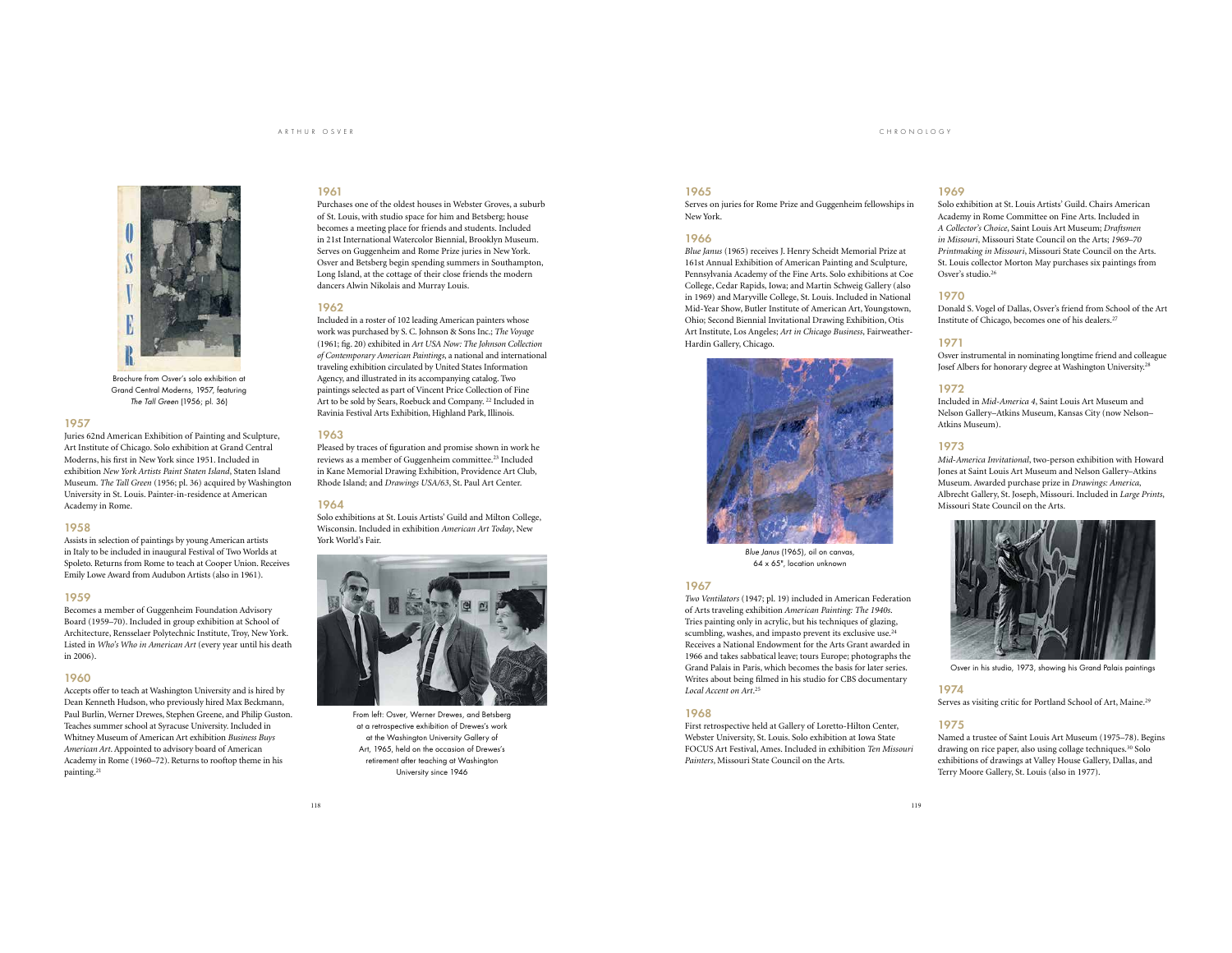# 1976

Two-person exhibition at Johnson-Whitty Gallery, New Orleans (with James Butler).

# 1978

Returns to working with oil paints after a ten-year break; remarks, "how could I have stayed away for so long!"31 Continues experimenting with different mediums, including commercial acrylic enamels.<sup>32</sup>

### 1981

Retires from teaching at Washington University; retrospective exhibition *Arthur Osver: The University Years* opens at Washington University Gallery of Art (now Mildred Lane Kemper Art Museum) and travels to University of Arkansas, Fayetteville; after retiring, accepts part-time position in MFA program. Solo exhibition at Timothy Burns Gallery, St. Louis (also in 1984).

# 1983

Visiting artist at Portland School of Art, Maine, where he experiments with color lithography.33

# 198 4

Participates in exhibition at American Academy in Rome. Osver and Betsberg participate in  $1 + 1 = 2$ , an exhibition of the work of thirty couples at Brentwood Gallery, St. Louis.

#### 1985

Receives Jewish Community Center Association Award for Artistic Excellence.

# 1986

Fairweather-Hardin Gallery features Osver works at Chicago Navy Pier Art Expo '86.

# 1987

Solo exhibition at B. Z. Wagman Gallery, St. Louis.

#### 1989

Solo exhibition at University of Arkansas, Fayetteville. Exhibitions with Betsberg at Philip Samuels Fine Art, St. Louis, and Valley House Gallery, Dallas.

#### 1991

Receives American Academy and Institute of Arts and Letters award. Solo exhibition at Randall Gallery, St. Louis.

### 1993

Named trustee emeritus, American Academy in Rome. Solo exhibition at Elliot Smith Contemporary Art, St. Louis (also in 1999 and 2004).

# 1997

Solo exhibition of recent collages at Dartmouth College, Hanover, New Hampshire.



*Metamorphosis* (1995), collage on board, 43 x 36", Estate of Arthur Osver and Ernestine Betsberg

# 2000

Retrospective exhibition *Arthur Osver: The Saint Louis Years* at Saint Louis Art Museum. Two-person exhibition with Ellsworth Kelly at Dorothy Blau Gallery, Bal Harbour, Florida.

# 2002

Two-person exhibition with Betsberg at Elliot Smith Contemporary Art, St. Louis.

# 2006

Two-person exhibition with Betsberg at Philip Slein Gallery, St. Louis.

Dies on July 24 in St. Louis, age ninety-three. Memorial, "Arthur Osver, a Celebration of Life," held October 22, Graham Chapel, Washington University.

# 2007

Memorial exhibition at Philip Slein Gallery, St. Louis.

# 2008

Solo exhibition of works on paper at St. Louis Community College, Meramec.

#### 2012

*Arthur Osver: A Centennial Celebration* at Philip Slein Gallery, St. Louis.

- notes
- 1. Arthur Osver, in transcript of oral history interview conducted by Richard Gaugert, January 13–14, 1976, Archives of American Art, Smithsonian Institution, Washington, DC, 36; hereafter cited as AAA interview.
- 2. Ibid, 35–36.
- 3. Alfred M. Frankfurter, "Two States of the Union," *Art News* 46 (November 1947): 14–17.
- 4. John D. Morse, "Arthur Osver," *Magazine of Art* 40 (May 1947): 176. 5. Alfred M. Frankfurter, "The Year's Best: 1947," *Art News* 46
- (January 1948): 36–37. 6. Arthur Osver to Henry A. (Al) Leindecker, March 1, 1949, corre-
- spondence between Henry A. (Al) Leindecker and Arthur Osver, 1949–64, microfilm reel 3948, Arthur Osver Papers 1943–1975, Archives of American Art, Smithsonian Institution, Washington, DC; hereafter cited as Osver Papers, AAA. Leindecker and Osver were students together at the School of the Art Institute of Chicago. Leindecker was a painter who also developed painting products, one of them called Eonite, a type of varnish used by Josef Albers and others. His correspondence with Osver lasted more than thirty years. Correspondence between Leindecker and Osver from April 1964 to January 1987 is in Osver Papers, St. Louis.
- 7. "The Metropolitan and Modern Art," *Life*, January 15, 1951, 35–38 (ill. p. 38).
- 8. Osver to Leindecker, February 14, 1952, Osver Papers, AAA.
- 9. Osver to Leindecker, May 26, 1952, Osver Papers, AAA.
- 10. Osver to Leindecker, April 30, 1954 Osver Papers, AAA. 11. A.B.L., "As the Artist Sees New York," *New York Times Magazine*, February 1, 1953.
- 12. Osver to Leindecker, June 22, 1953, Osver Papers, AAA. See *Reality: A Journal of Artists' Opinions* 1, no. 1 (Spring 1953).
- 13. Osver to Leindecker, June 22, 1953, Osver Papers, AAA.
- 14. Osver to Leindecker, August 8, 1953, Osver Papers, AAA.
- 15. Osver to Leindecker, February 26, 1954, Osver Papers, AAA.
- 16. Osver to Leindecker, June 16, 1954, Osver Papers, AAA. 17. Osver to Leindecker, September 30, 1954, Osver Papers, AAA.
- 18. Osver to Leindecker, February 5, 1955, Osver Papers, AAA.
- 19. Osver to Leindecker, April 9, 1955, Osver Papers, AAA.
- 20. Osver to Leindecker, September 6, 1956, Osver Papers, AAA.
- 21. Osver to Leindecker, January 1, 1960, Osver Papers, AAA.
- 22. Osver to Leindecker, July 14, 1962, Osver Papers, AAA.
- 23. Osver to Leindecker, March 31, 1963, Osver Papers, AAA.
- 24. Osver to Leindecker, January 9, 1967, Osver Papers, St. Louis.
- 25. Osver to Leindecker, August 24, 1967, Osver Papers, St. Louis.
- 26. Osver to Leindecker, February 21, 1969, Osver Papers, St. Louis.
- 27. Osver to Leindecker, June 30, 1970, Osver Papers, St. Louis.
- 28. Osver to Leindecker, July 6, 1971, Osver Papers, St. Louis.
- 29. Osver to Leindecker, March 19, 1974, Osver Papers, St. Louis.
- 30. Osver to Leindecker, May 22, 1975, Osver Papers, St. Louis. 31. Osver to Leindecker, March 24, 1978, Osver Papers, St. Louis.
- 32. Osver to Leindecker, December 28, 1978, Osver Papers, St. Louis.
- 33. Osver to Leindecker, November 2, 1983, Osver Papers, St. Louis.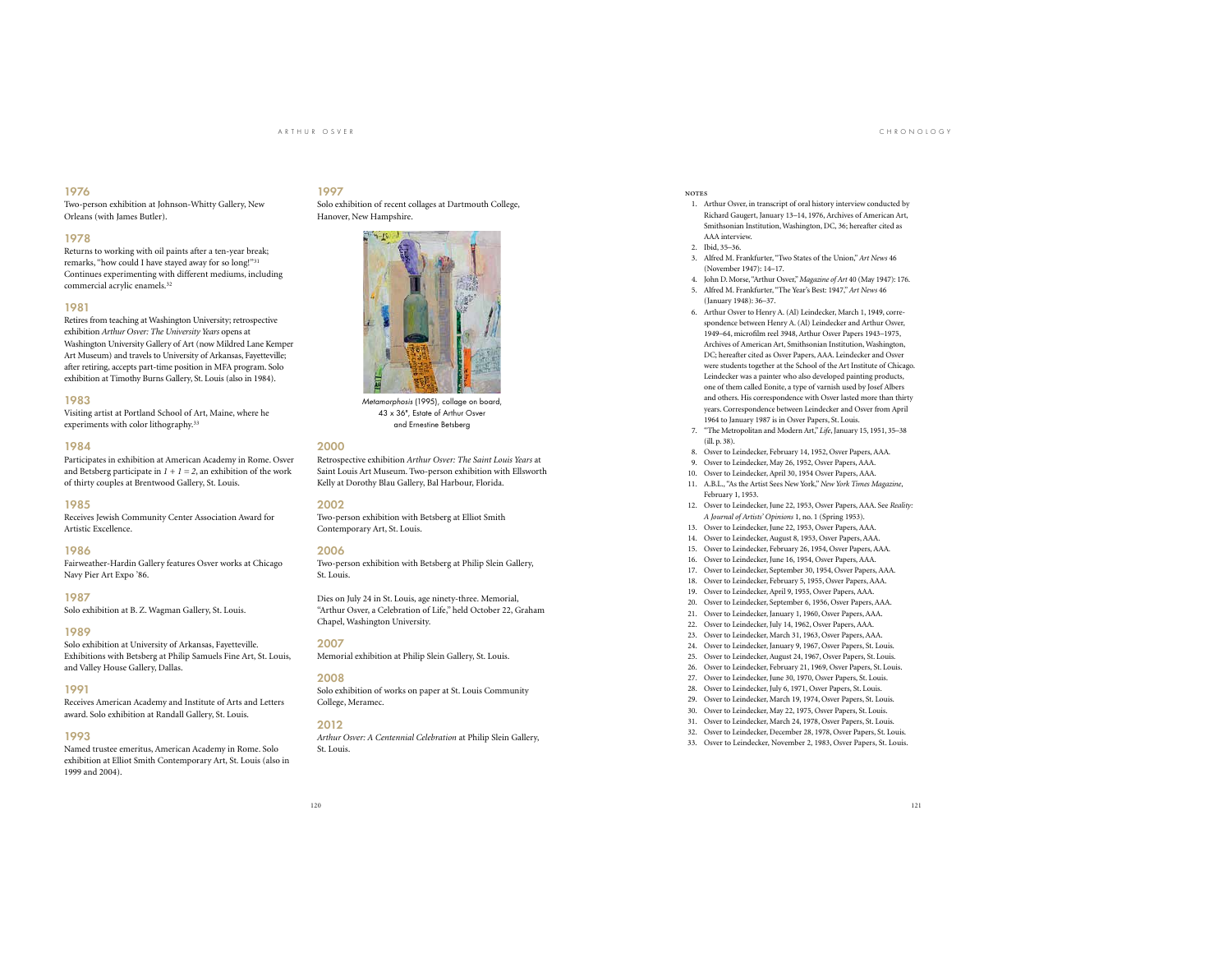# A REMEMBRANCE OF ARTHUR OSVER



As a former, and now retired, physician and scientist, I am hardly qualified to comment knowledgeably on the art of Arthur Osver, but as a longtime member and former chancellor of Washington University in St. Louis, I am honored to be asked to add a few thoughts about his role as an accomplished and gifted academic.

When Arthur joined Washington University in 1960, I had already been on the faculty for nine years, but as I spent almost all my working hours on the Medical Campus, we did not meet until after the summer of 1971, when I crossed the two miles of Forest Park to join what we then called the main campus as the new chancellor of our institution.

Arthur exemplified a model academic, very intelligent, with broad interests and great curiosity. This extended into writing, poetry, travel, his local and artistic communities, his friends, and what was happening in the world. He was, like other great academics I have admired, devoted to the calling that he had adopted as a young person. His studio, with its north light, was the center of his life. Even when ill in his nineties he remained eager to get back to it and the tools of his calling. His art evolved over time; it became more abstract and took in new objects, but it remained always true to how Arthur saw the world. He never lost faith in his artistic vision or his enthusiasm for getting it onto canvas.

His loyalties and central passions also remained constant. He married Ernestine Betsberg—also a gifted and dedicated painter—whom he met when they were both students at the School of the Art Institute of Chicago. As Arthur said, "We had the same ultimate goals—just to do our art." They agreed that her painting influenced his more than the other way around. They remained devoted partners until Arthur's death sixty-nine years after they joined their lives together, and Washington University and St. Louis remained their adopted home to the end of their days.

Arthur was an accomplished teacher and mentor with seemingly boundless enthusiasm for his students. He did not seek to turn them as artists into his imitators but rather to understand each student's aesthetics and emotions and to point out a way of achieving what he sensed the younger person was trying to do. Thus he passed on his enthusiasm and passion for painting along with knowledge of technical skills. And his students responded with admiration and with increased appreciation for art and for their own skills and ways of seeing.

I have had the good fortune to live in a university community and to know and observe talented academics, most of whom, like Arthur, had a special and often consuming passion. Among those who stand out in my memory, along with Arthur, are physicians, surgeons, pediatricians, biochemists, psychiatrists, poets, novelists, philosophers, physicists, chemists, historians, and architects—people who made unique contributions to the great store of human understanding and culture and form part of the great chain that passes on what humans have learned over the millennia to those coming after. Each of those lives has been, like Arthur's, a blessing.

**william h. danforth** Chancellor Emeritus Washington University in St. Louis